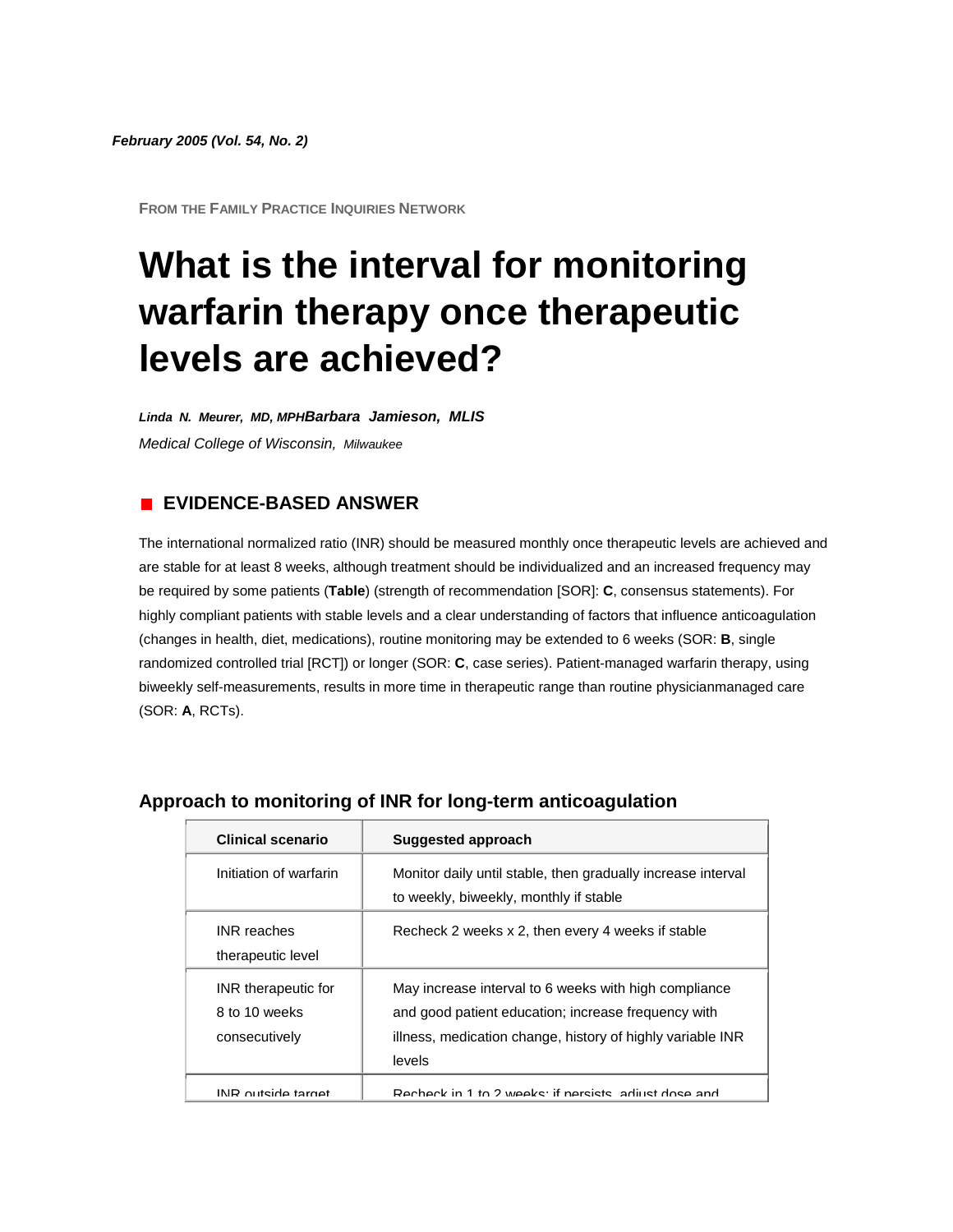| range within 1.0<br>points                      | recheck in 1-2 weeks                                                                                                                                                                                                                                 |
|-------------------------------------------------|------------------------------------------------------------------------------------------------------------------------------------------------------------------------------------------------------------------------------------------------------|
| $INR$ > from target<br>range but less than<br>5 | Adjust dose, recheck in 1 week                                                                                                                                                                                                                       |
| INR between 5 and<br>8.9                        | Hold warfarin 1 to 2 days, recheck 24 to 48 hours, adjust<br>dose, consider oral vitamin K, but may lead to warfarin<br>resistance                                                                                                                   |
| INR > 9                                         | Hold warfarin, closely monitor. Bleeding risk increases<br>with higher INR levels. Management may include<br>admission, administration of oral or IV vitamin K,<br>transfusion with fresh frozen plasma if INR very high or<br>high risk of bleeding |

# **EVIDENCE SUMMARY**

Under- or over-treatment with warfarin can result in life-threatening complications. Limited research exists to guide the selection of an interval for monitoring anticoagulation in stabilized patients. One RCT compared INR monitoring in an anticoagulation clinic at 6 weeks and 4 weeks among 124 patients with a prosthetic heart valve on stable oral anticoagulant treatment and found no difference in thromboembolic or hemorrhagic events[.](http://www.jfponline.com/Pages.asp?AID=1870&issue=February_2005&UID=#bib1)**<sup>1</sup>** A study in the United Kingdom used a 14-week interval for selected patients, but it used no comparison grou[p.](http://www.jfponline.com/Pages.asp?AID=1870&issue=February_2005&UID=#bib2)**<sup>2</sup>** Kent et al developed a computer-based model to compute the optimum interval for monitoring anticoagulation that considers the variability of the patient's previous levels and costs associated with testing and potential complications. This model achieved a maximum interval of 11 weeks for very stable patient[s.](http://www.jfponline.com/Pages.asp?AID=1870&issue=February_2005&UID=#bib3)**<sup>3</sup>**

More frequent testing results in higher time in therapeutic range, particularly when patients selfmonitor. A German study of 200 patients with prosthetic heart valves found that they tested within a therapeutic range 48% of the time when monitored by their physician "as usual" (average interval 24 days), and 64% of the time when the interval was increased to 2 week[s.](http://www.jfponline.com/Pages.asp?AID=1870&issue=February_2005&UID=#bib4)<sup>4</sup> When the same patients then went to self-monitoring every 8, 4, and 2 days, they achieved therapeutic levels 76%, 89%, and 90% of the time, respectively. Bleeding and thromboembolic complications were not reported, but have been demonstrated elsewhere to be lower among patients who self-test frequently (eg, twice weekly) when compared with usual care (average interval 19 days) (4.49% and 0.9% vs 10.9% and 3.6%; number needed to treat [NNT]=15.6 for bleeding, NNT=37 for thromboembolism[\).](http://www.jfponline.com/Pages.asp?AID=1870&issue=February_2005&UID=#bib5)**<sup>5</sup>**

# **RECOMMENDATIONS FROM OTHERS**

The American College of Chest Physicians (ACCP) recommends individualizing management as the optimal frequency of INR monitoring varies according to patient compliance, dosing decisions, duration of therapy and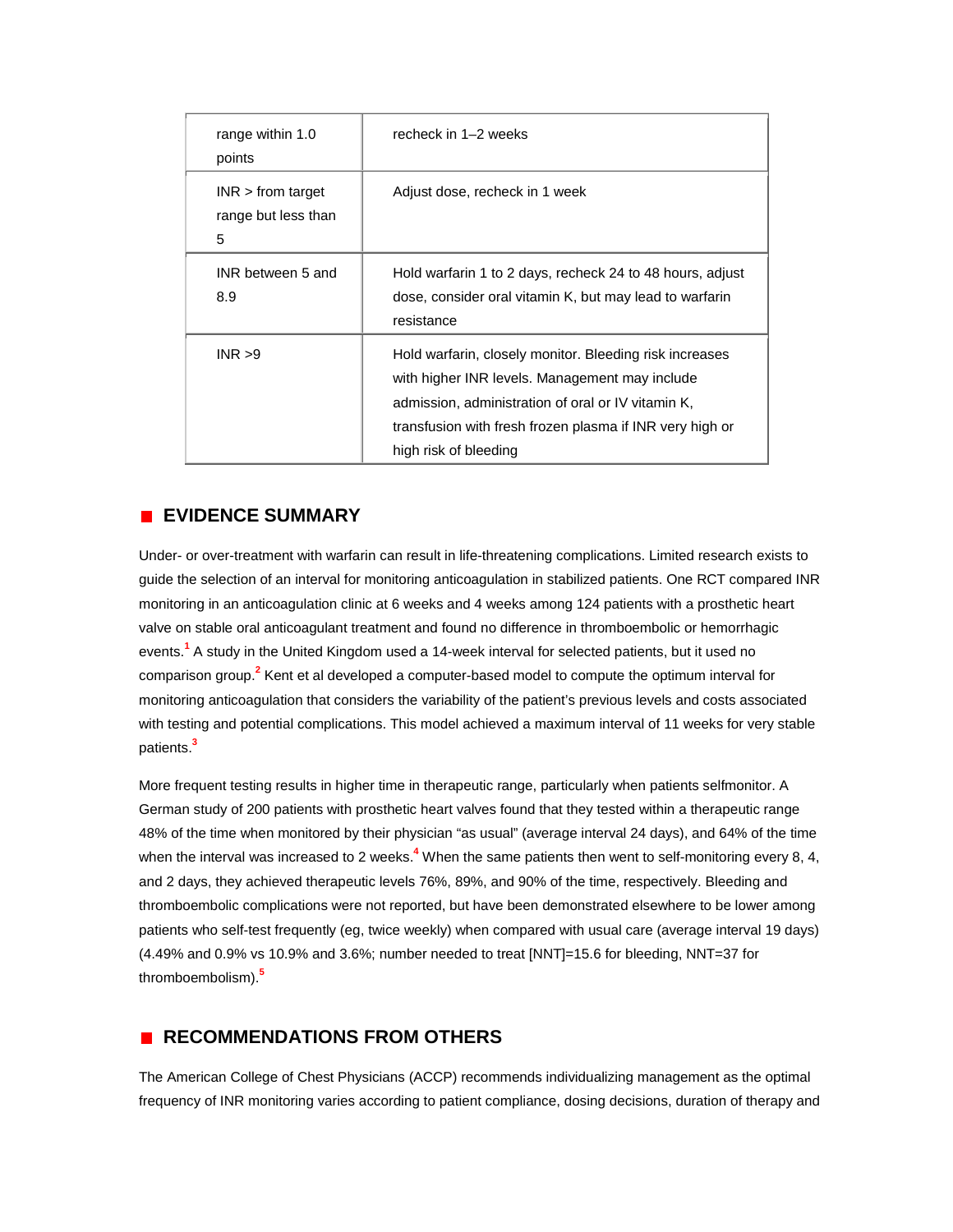changes in health, diet, or medication[s.](http://www.jfponline.com/Pages.asp?AID=1870&issue=February_2005&UID=#bib6)**<sup>6</sup>** The ACCP, the American Heart Associatio[n,](http://www.jfponline.com/Pages.asp?AID=1870&issue=February_2005&UID=#bib7)**<sup>7</sup>** Micromedex DrugPoints Syste[m,](http://www.jfponline.com/Pages.asp?AID=1870&issue=February_2005&UID=#bib8)**<sup>8</sup>** Goodman and Gilman's *Pharmacological Basis of Therapeutics.*[,](http://www.jfponline.com/Pages.asp?AID=1870&issue=February_2005&UID=#bib9) **<sup>9</sup>** and Cecil's *Textbook of Medicine.***[10](http://www.jfponline.com/Pages.asp?AID=1870&issue=February_2005&UID=#bib10)** all recommend monthly monitoring once stable. The Institute for Clinical Systems Improvement's *Anticoagulation Therapy Supplement Management.***[11](http://www.jfponline.com/Pages.asp?AID=1870&issue=February_2005&UID=#bib11)** and *Managing Oral Anticoagulation Therapy Clinical and Operation al Guidelines.***[12](http://www.jfponline.com/Pages.asp?AID=1870&issue=February_2005&UID=#bib12)** also recommend monthly monitoring for stable patients, but suggest that the interval can be increased to 6 weeks for selected stable patients.

#### **CLINICAL COMMENTARY**

# **Clear and consistent communication between physician and patient is essential**

#### *Rick Guthmann, MD*

*Advocate Illinois Masonic Medical Center*

Once a month warfarin monitoring remains a sensible interval after the therapeutic level is achieved. Maintaining a standard routine simplifies the many instructions that physicians give and patients receive. This clear, consistent plan can improve coordination of care by medical staff and compliance by patients. Additionally, monitoring has secondary benefits; it reinforces the risks associated with warfarin, and it provides further opportunities to educate the patient.

#### MLIS, Medical College of Wisconsin, Milwaukee

### **REFERENCES**

- 1. Pengo V, Barbero F, Biasiolo A, Pegoraro C, Cucchini U, Iliceto S. A comparison between six- and four-week intervals in surveillance of oral anticoagulant treatment. *Am J Clin Pathol* 2003;120:944–947.
- 2. Lidstone V, Janes S, Stross P. INR: Intervals of measurement can safely extend to 14 weeks. *Clin Lab Haematol* 2000;22:291–293.
- 3. Kent DL, Vermes D, McDonell M, Henikoff J, Fihn SD. A model for planning optimal follow-up for outpatients on warfarin anticoagulation. Warfarin Optimal Outpatient Follow-up Study Group. *Med Decis Making* 1992;12:132–141.
- 4. Horstkotte D, Piper C, Wiemer M. Optimal frequency of patient monitoring and intensity of oral anticoagulation therapy in valvular heart disease. *J Thromb Thrombolysis* 1998;5 Suppl 1:19–24.
- 5. Horstkotte D, Piper C, Wiemer M, Schulte HD, Schultheib HP. Improvement of prognosis by home prothrombin estimation in patients with life long anticoagulation therapy. *Eur Heart J* 1996;17(supp):230 (abstract 1326).
- 6. Ansell J, Hirsh J, Dalen J , et al. Managing oral anticoagulant therapy. *Chest* 2001;119(1 Suppl):22S–38S.